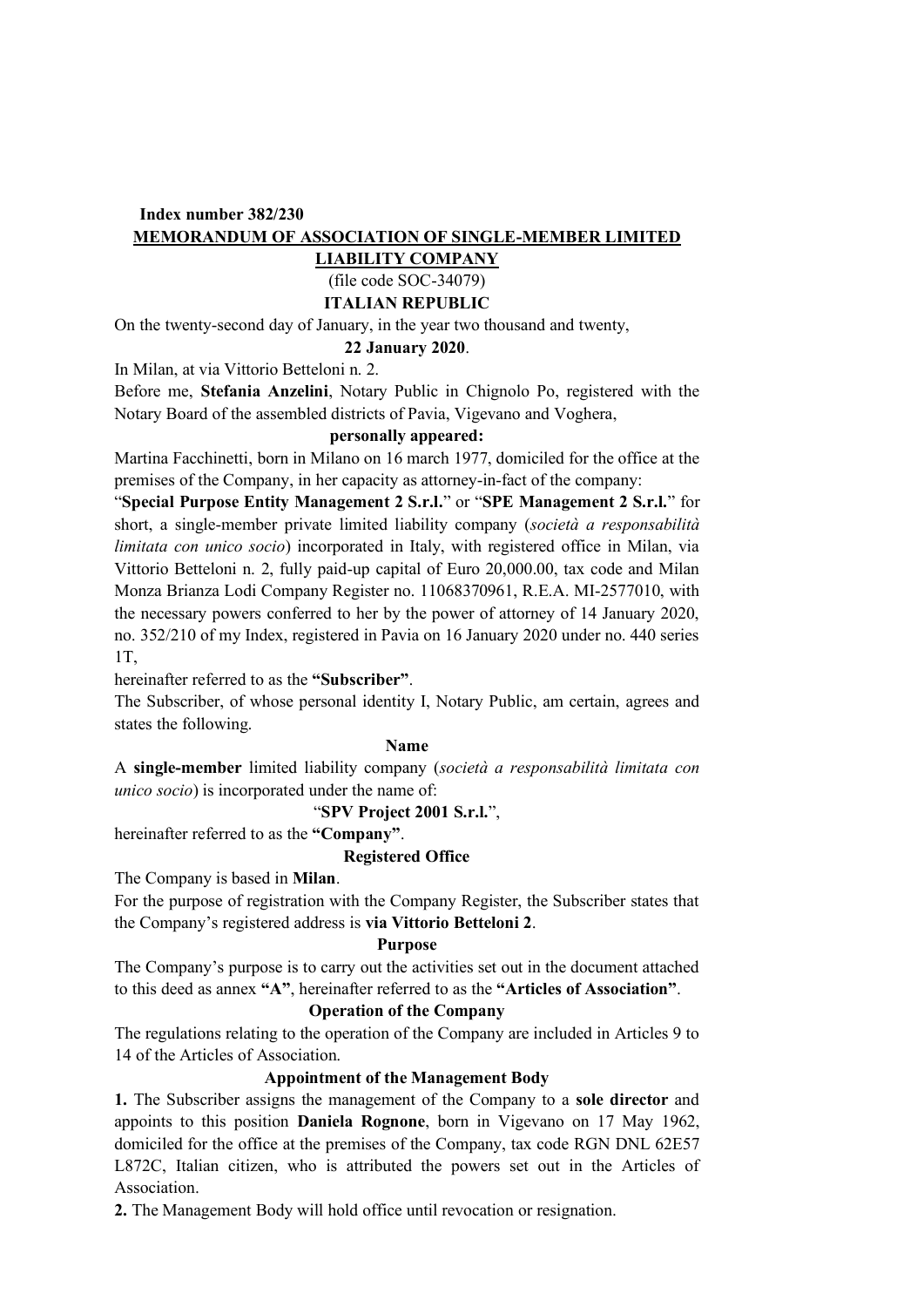### **Capital**

The Company's capital amounts to Euro **10,000.00 (ten thousand)** and is fully subscribed by the member "Special Purpose Entity Management 2 S.r.l.".

It is formally acknowledged that the **full amount of the capital** was deposited in the current account held by the Company with "Credito Valtellinese S.p.A.", as shown by the receipt hereby attached under letter **"B"**.

The Management Body and Valentina Manzoni, born in Milan on 5 May 1990, are delegated, severally, to withdraw from the bank the paid-up capital.

## **Company's Financial Years**

The financial years end on 31 December each year. The first financial year ends on 31 December 2020.

### **Formation Expenses**

The Subscriber indicates that the approximate total of the formation expenses charged to the Company amounts to Euro 3,000.00.

### **Registration with the Company Register**

This deed will be filed with the relevant Company Register by the Notary Public who received it.

To that end, the Subscriber authorises the Management Body to make all additions, deletions and amendments to this deed and to the Articles of Association as is necessary to ensure the registration of the Company with the Company Register.

## **Articles of Association**

The Subscriber approves the Articles of Association attached to this deed.

The Subscriber exempts me from reading annex "B".

I have read this deed, together with the Articles of Association, to the Subscriber, who approves and signs it, together with the annexes, with me at 15:10 (fifteen ten) p.m.

It consists of one sheet of paper partly typewritten by a trustworthy person and partly written by me and a trustworthy person for one full page and up to this point of this page.

Signed: Martina Facchinetti Stefania Anzelini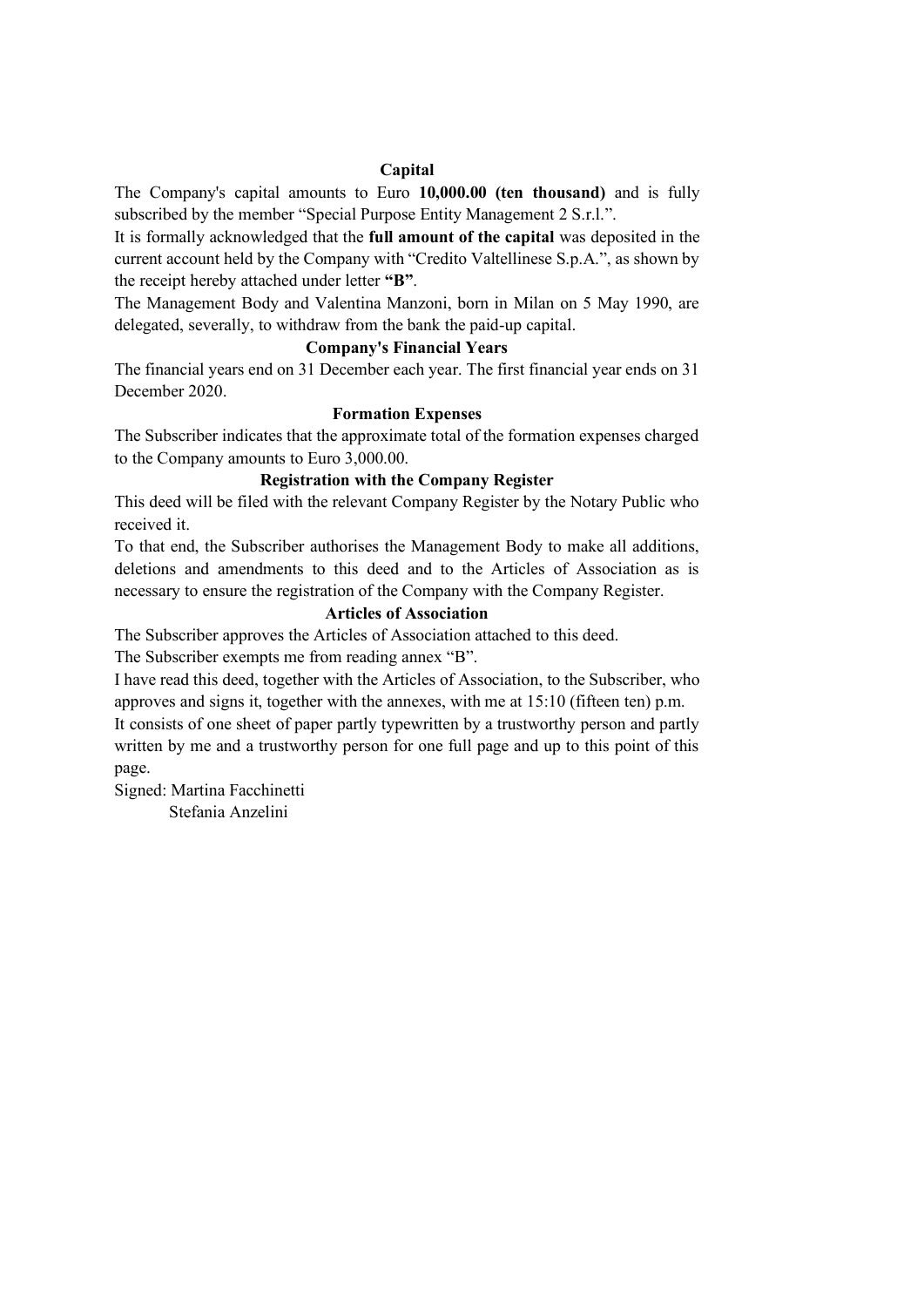## **Index number MINUTES OF THE GENERAL MEETING OF A LIMITED LIABILITY**

### **COMPANY** (file code SOC-35140)

# **ITALIAN REPUBLIC**

On the fourteenth day of May, in the year two thousand and twenty,

### **14 May 2020.**

In Milan, via Lovanio 5.

I, **Giovannella Condò**, notary residing in Milan and a member of the Board of Notaries of Milan, note that, pursuant to article 18 of the Articles of Association, the Chair of the general meeting of:

### **"SPV PROJECT 2001 S.r.l."**,

a single-member limited liability company, with registered office in Milan, via Vittorio Betteloni 2, fully paid-up capital of Euro 10,000.00, registration number in the Milan Monza Brianza Lodi Company Register and tax code no. 11145890965, Economic and Administrative Register no. MI-2582152 (the **"Company"**)

is taken on by Daniela Rognone, born in Vigevano on 17 May 1962, domiciled for the purposes of the office at the premises of the company, in her capacity as sole director,

of whose personal identity I, the notary, am certain.

The Chair told me that the Company's general meeting had been convened by notice sent by email on 11 May 2020, in accordance with article 21 of the Articles of Association, to discuss and pass resolutions on the following

### **agenda:**

*"1. Amendment of the Company's name;*

*2. Related and consequent resolutions.".*

The Chair then entrusted me to draw up the minutes.

I, the notary, note that the meeting was held on 14 May 2020, starting at 3.30 (three thirty) p.m., in Milan, via Lovanio 5, as follows.

The Chair noted that

**1.** the single member "**Special Purpose Entity Management S.r.l.**", or "**SPE Management S.r.l.**" for short – a single-member limited liability company, with registered office in Milan, via Vittorio Betteloni 2, fully paid-up capital of Euro 20,000.00, registration number in the Milan Monza Brianza Lodi Company Register and tax code no. 09262340962, Economic and Administrative Register no. MI- $2079321$ , holder of a stake of a nominal value of Euro  $10,000.00 -$  was present, represented by Costanza Amato by means of a proxy kept in the Company's official records, connected by audio conference, as allowed by article 22 of the Articles of Association,

representing 100% of the capital, member whose identity and right to intervene the Chair herself confirms;

**2.** the sole director Daniela Rognone was connected by audio conference pursuant to article 22 of the Articles of Association,

specifying that the meeting was held via video conference in view of the health emergency and the restrictive measures currently in force adopted by the relevant authorities, as permitted by article 106 of Italian Decree-Law 18/2020,

and declared that the general meeting is duly constituted on the basis of the above notice and authorised to deliberate on the item on the agenda.

Moving on to the **only item** on the agenda, the Chair set out the reasons why it is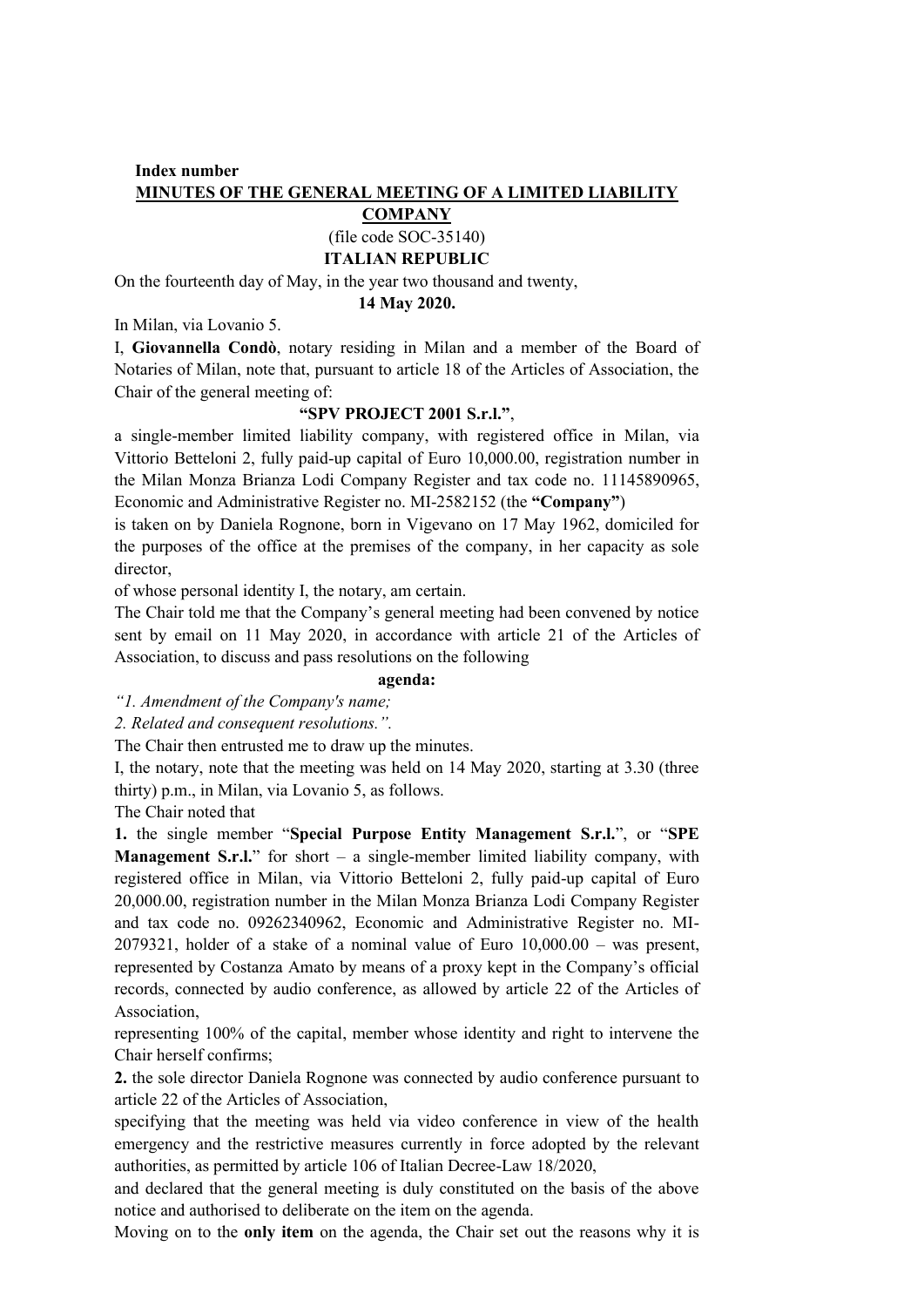opportune to change the company name to "Auto ABS Italian Rainbow Loans 2020- 1 S.r.l.".

Having heard the Chair's report, a vote is held, whereupon the chair of the meeting confirmed that, with vote in favour of the single member

## **the general meeting resolved:**

# **1. to amend the Company's name and hence Article 1 of the Articles of Association** as follows:

"The name of the Company is:

### *"Auto ABS Italian Rainbow Loans 2020-1 S.r.l.".*;

**2.** to confer on the management body all the powers to implement the above resolution.

The Chair submitted to me the updated text of the Articles of Associations, which is attached to this deed under letter "**A**", also pursuant to article 2436 of the Italian Civil Code.

The management body is given every broadest possible power to accept and introduce into the resolutions passed all the necessary amendments, deletions or additions which might be required for the purposes of recording this deed in the Company Register.

There being no other business to discuss, the Chair ended the general meeting at

I confirm that I have read these minutes, the Chair having exempted me from reading the annex.

I signed the minutes, with the annex, at

It consists of one sheet of paper typewritten by a trustworthy person and completed by me and a trustworthy person for one full page and up to this point of this page.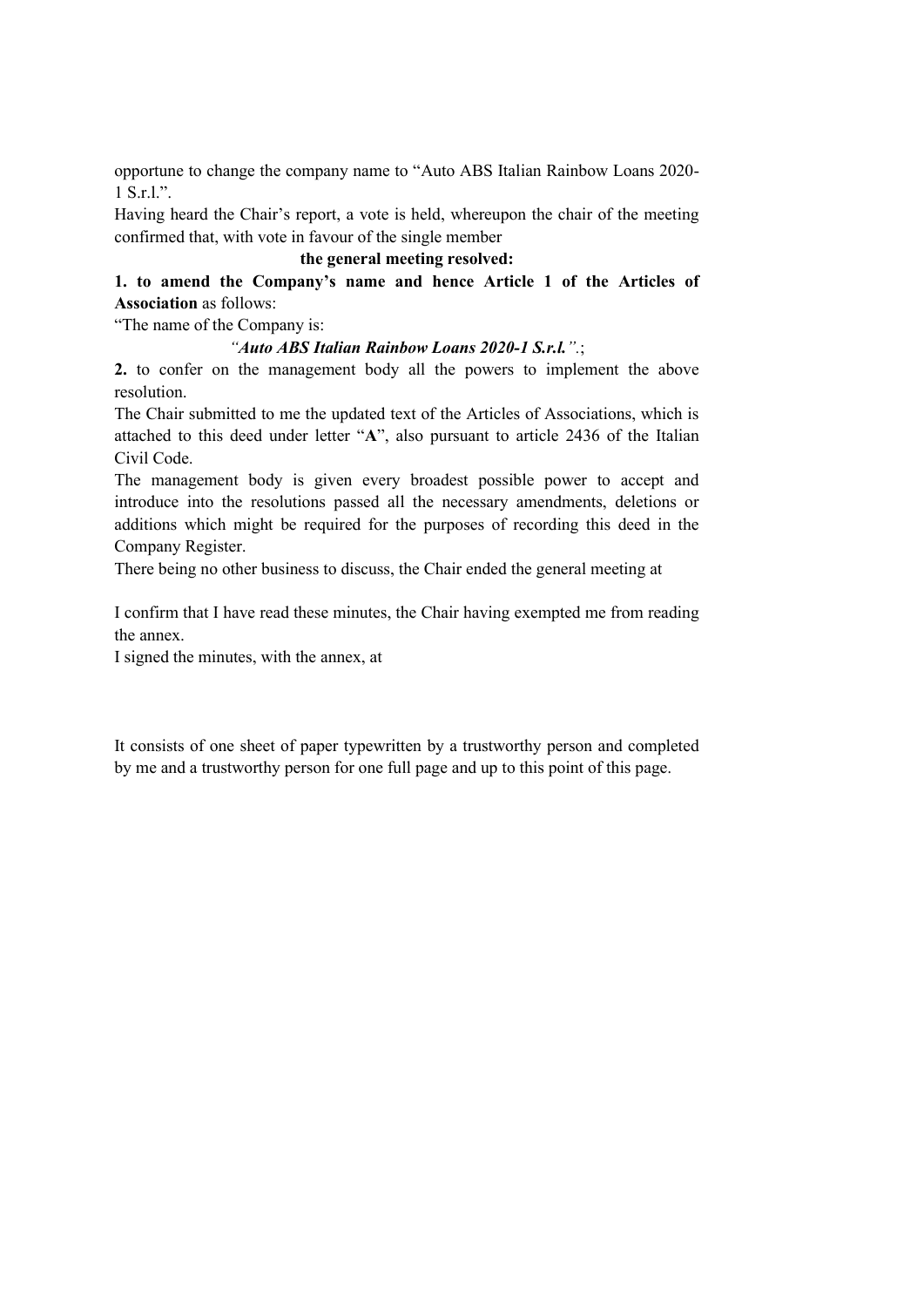*Stefania Anzelini, Notary Public via Manzoni 12, Milan, Italy tel. +39 02 7601 7512 - fax +39 02 8715 2802 [studio@milanonotai.it -](mailto:studio@milanonotai.it) [www.milanonotai.it](http://www.milanonotai.it/)*

# **Index number 1105/640 MINUTES OF THE GENERAL MEETING OF A LIMITED LIABILITY COMPANY** (file code SOC-44192) **ITALIAN REPUBLIC**

On the third day of March, in the year two thousand and two,

## **3 March 2022.**

In Milan, via Manzoni 12, at 3.15 (three fifteen) p.m.

I, **Stefania Anzelini**, notary residing in Sesto San Giovanni and a member of the Board of Notaries of Milan, note that, pursuant to article 18 of the Articles of *356,00* Association, the Chair of the general meeting of:

## **"Auto ABS Italian Rainbow Loans 2020-1 S.r.l."**

a single-member limited liability company, with registered office in Milan, via Vittorio Betteloni 2, fully paid-up capital of Euro 10,000.00, registration number in *registered with the Chamber*  the Milan Monza Brianza Lodi Company Register and tax code no. 11145890965, Economic and Administrative Register no. MI-2582152 (the **"Company"**), is Maria Antonietta Pietrocola, born in Milan on 3 December 1966, domiciled at the Company's offices, who I identified. The Chair informs me that the Company's general meeting has met to discuss and pass resolutions on the following *of Commerce of Milan Monza Brianza Lodi on 7 March 2022*

*under no. 105843/2022*

### **agenda:**

*"1. Amendment of the Company's name;*

*2. Amendments to Article 11 of the Articles of Association;*

*3. Amendments to Article 21 of the Articles of Association;*

*4. Related and consequent resolutions.".*

The Chair then entrusts me to draw up the minutes, pursuant to the provisions contained in article 106 of the "Care Italy" Decree.

I adhere to the request and note the following.

The Chair finds and states:

**1.** that the single member has intervened:

**"Special Purpose Entity Management 2 S.r.l."**, or **"SPE Management 2 S.r.l."** for short, a single-member limited liability company, with registered office in Milan, via Vittorio Betteloni 2, fully paid-up capital of Euro 20,000.00, registration number in the Milan Monza Brianza Lodi Company Register and tax code no. 11068370961, Economic and Administrative Register no. MI-2577010, holder of a stake of a nominal value of Euro 10,000.00, represented by Maria Antonietta Pietrocola by means of a proxy kept in the Company's official records;

**2.** that the identity and right of the sole shareholder to intervene in the general meeting have been confirmed;

**3.** that the sole director Daniela Rognone has justified her absence;

**4.** that all those taking part are connected by audio/video conference, as allowed by article 106 of the "Care Italy" Decree;

**5.** that the general meeting is duly constituted, quorate, and authorised to deliberate on the items on the agenda, since the sole director Daniela Rognone has stated she is aware of this general meeting and of the agenda and does not object to the agenda being addressed.

The Chair moves on to the **first item** on the agenda and sets out the reasons why it is

*registered in Milan Prov. Dept. II on 4 March 2022 under no. 21577* 

*s. 1T with Euro*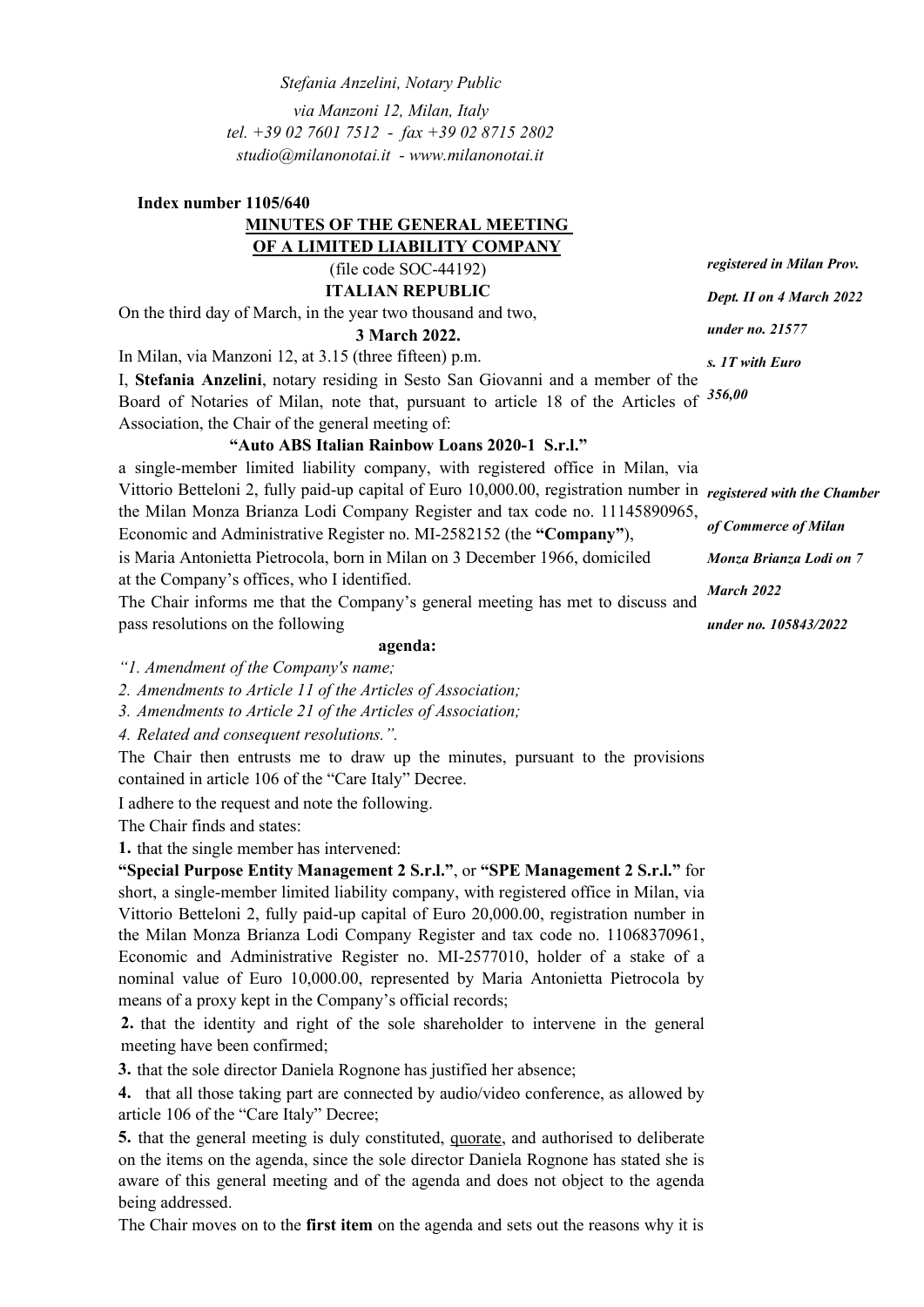opportune to change the company name to "AUTO ABS ITALIAN RAINBOW LOANS S.r.l.".

Having heard the Chair's report, an open vote is held, by which the Chair confirms that, with vote in favour of the single member

### **the general meeting resolves:**

**1. to amend the Company's name and hence Article 1 of the Articles of Association** as follows:

"The name of the Company is:

### *"AUTO ABS ITALIAN RAINBOW LOANS S.r.l.".*

The Chair acknowledges the outcome of the voting process.

**\*\*\*\*\***

The Chair moves on to the **second item** on the agenda and sets out the reasons why it is opportune to supplement article 11 of the Articles of Association with the provision that the notice of meeting of the Board of Directors may provide for the meeting to take place exclusively by teleconference or videoconference.

Having heard the Chair's report, an open vote is held, by which the Chair confirms that, with vote in favour of the single member

### **the general meeting resolves:**

**2. to amend Article 11 of the Articles of Association** as follows:

*"Unless already done by the members upon the appointment, the Board of Directors, if any, shall appoint a Chair from among its members and may appoint one or more Deputy Chairs.*

*The resolutions of the Board of Directors may be adopted by written consultation or written consent, according to the procedure specified in Article 23 below.*

*The Chair shall convene the Board of Directors' meetings, set the agenda, coordinate work, and ensure that all the directors are adequately informed of the issues to be discussed.*

*The notice of meeting may also provide for the meeting to take place exclusively by teleconference or videoconference.*

*The Board of Directors shall meet at the registered office or elsewhere, provided that it is in Italy.*

*The meetings and resolutions of the Board of Directors shall be valid, even if not formally convened, if all the directors in office and the statutory auditors or independent auditors, if appointed, are present.*

*The Board of Directors' resolutions shall be valid if the majority of its members is actually present; resolutions shall be passed by an absolute majority of the votes of those present. Resolutions taken at the meeting shall be recorded in minutes signed by the Chair and the secretary, if appointed, and shall be included in the directors' minute book.*";

The Chair acknowledges the outcome of the voting process.

**\*\*\*\*\***

The Chair moves on to the **third item** on the agenda and sets out the reasons why it is opportune to supplement article 21 of the Articles of Association with the provision that the notice of meeting of corporate bodies may provide for the meeting to take place exclusively by teleconference or videoconference.

Having heard the Chair's report, an open vote is held, by which the Chair confirms that, with vote in favour of the single member

### **the general meeting resolves:**

### **3. to amend Article 21 of the Articles of Association** as follows:

*"The notice of meeting of corporate bodies shall include the day, time and place of the meeting and the list of items on the agenda, and shall be received by each person entitled to attend the meeting, including by electronic means, at least 3 (three) days –*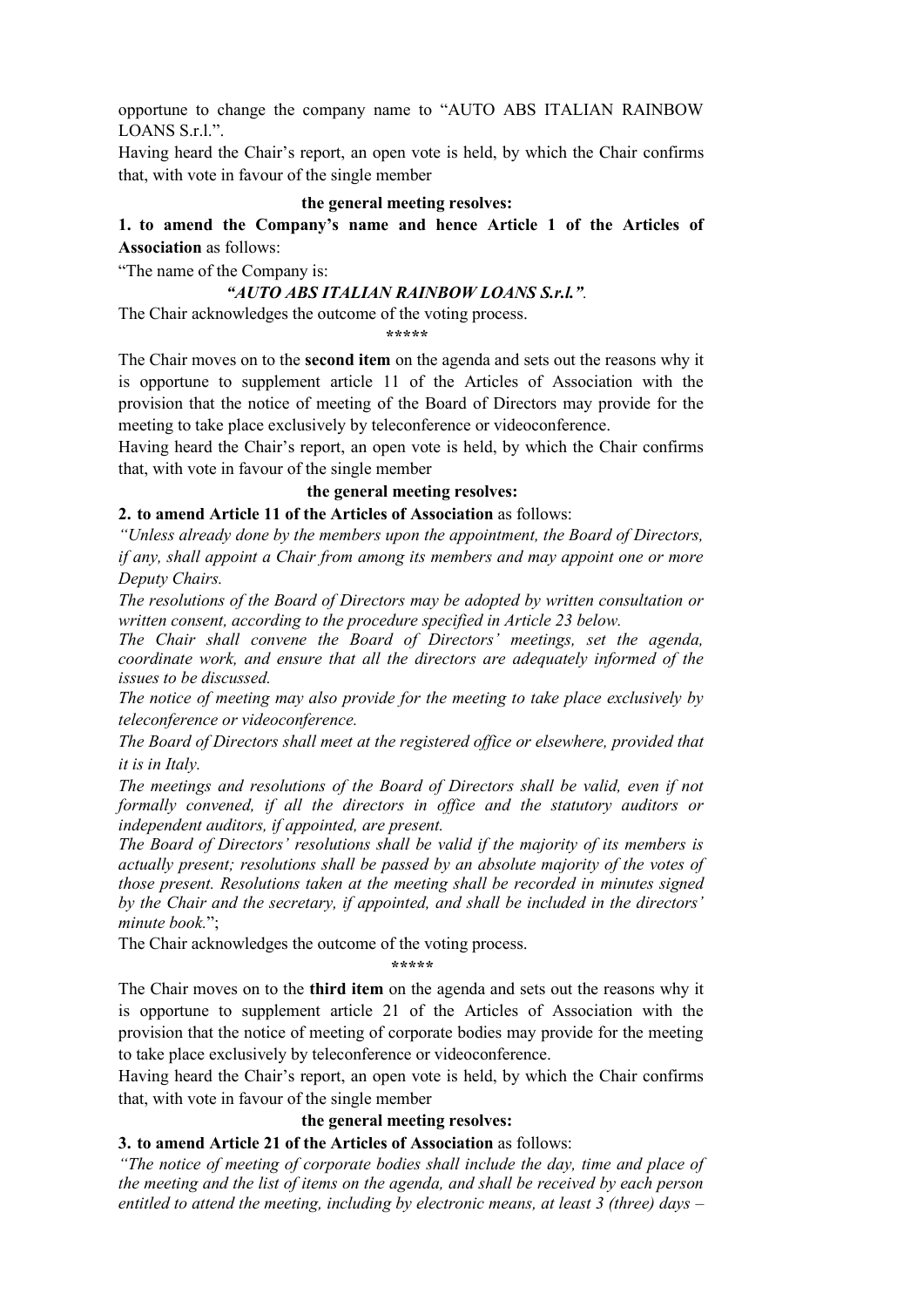*which in urgent cases may be reduced to 1 (one) day – before the day scheduled for the meeting.*

*The meeting notice may also provide for the meeting to take place exclusively by teleconference or videoconference.*";

**4.** to confer on the management body all the powers to implement the resolutions passed at this general meeting.

The Chair acknowledges the outcome of the voting process.

**\*\*\*\*\***

The Chair is given every broadest possible power to accept and introduce into the resolutions passed all the necessary amendments, deletions or additions which might be required for the purposes of recording this deed in the Company Register.

There being no other business to discuss, the Chair ends the general meeting at 3.25 (three twenty-five) p.m.

The updated text of the Articles of Associations is attached to this deed under letter "**A**", also pursuant to articles 2480 and 2436 of the Italian Civil Code.

I signed the minutes, with the annex, at 3.30 (three thirty) p.m.

It consists of two sheets of paper typewritten by a trustworthy person and completed by me and a trustworthy person for two full pages and up to this point of this page. Signed: Stefania Anzelini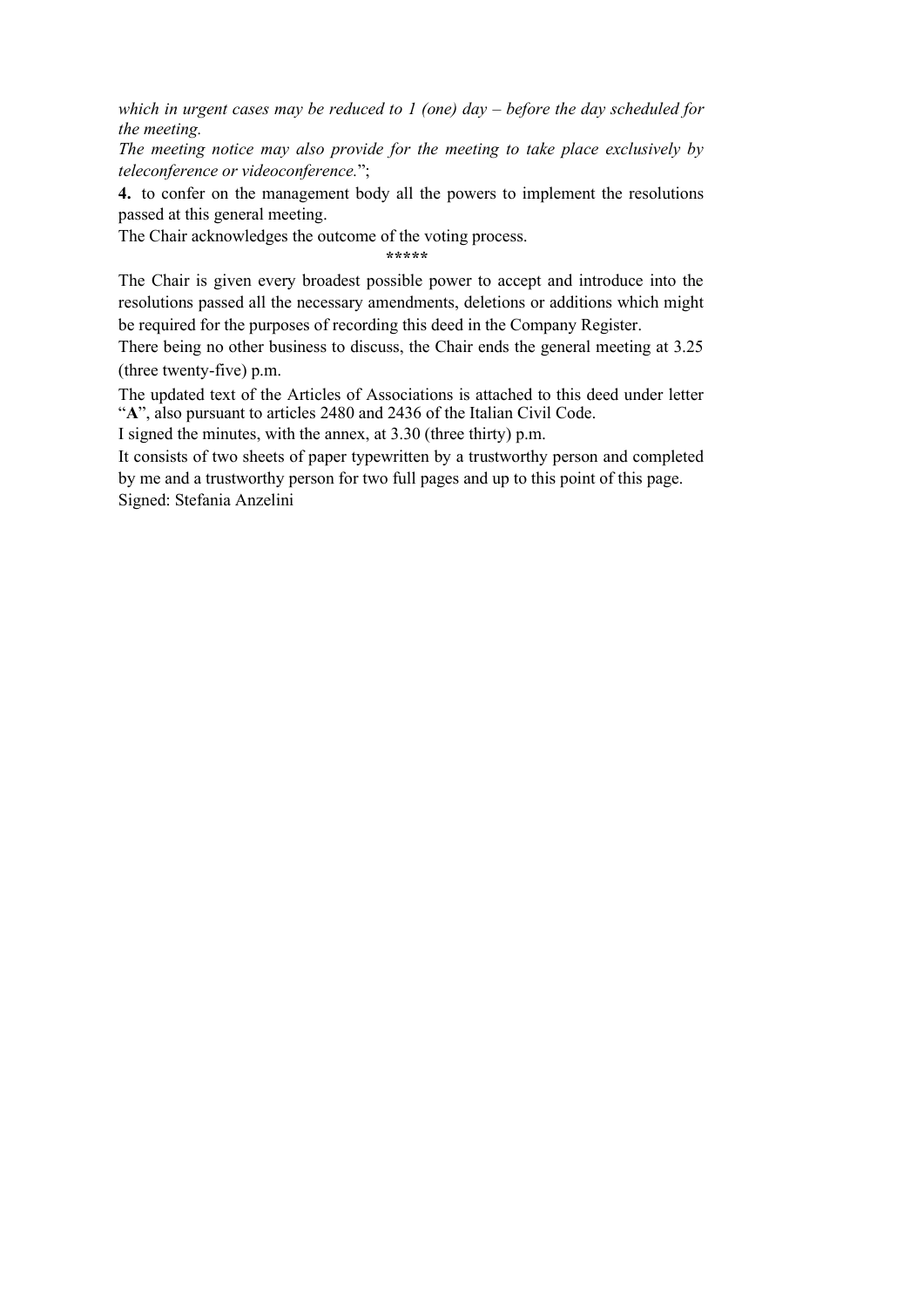### **ARTICLES OF ASSOCIATION**

## **Article 1**

### **NAME**

# The name of the Company is "**AUTO ABS ITALIAN RAINBOW LOANS S.r.l.**".

### **Article 2**

#### **PURPOSE**

The Company's sole purpose is to carry out one or more securitisation transactions within the meaning of Italian Law no. 130 of 30 April 1999 ("**Law no. 130/99**"), to be funded through the issue of notes pursuant to Article 1, paragraph 1(b) of Law no. 130/99 and to be carried out through a) the purchase (by the Company itself or another company established under Law no. 130/99) of existing and future receivables, or a portfolio of receivables, if there are many of them, b) the granting of loans to entities other than individuals and micro-enterprises, or c) the issuing by the Company of a loan to the assignor of the receivables pursuant to Article 7 of Law no. 130/99 and in any case in accordance with the provisions of the aforementioned Law no. 130/99 as subsequently amended and supplemented.

Within the limits permitted by Law no. 130/99 and the contractual provisions of each securitisation transaction, the Company may conduct additional financial transactions as required to ensure the successful completion of the securitisation transactions it carries out, or that are instrumental to achieving the Company's purpose, as well as re-invest in other financial assets – always within the aforementioned limits – the proceeds from the servicing of the receivables purchased that are not used to settle the claims arising from the notes issued by the Company in relation to the relevant securitisation transaction.

If the conditions set for each securitisation transaction are met and to the benefit of the holders of the notes issued, the Company may also assign the purchased receivables to third parties.

Moreover, the Company may carry out revolving transactions, i.e. transactions involving the use of proceeds from the servicing of the receivables purchased prior to or concurrently with the issue of the notes in order to purchase additional receivables. Pursuant to Article 3 of Law no. 130/99, these additional receivables shall be considered as segregated assets, and creditors other than the holders of the notes issued to fund the acquisitions shall have no claim to such assets.

### **Article 3**

#### **REGISTERED OFFICE**

The Company is based in Milan

#### **Article 4**

### **DURATION**

The duration of the company shall be until 31 December 2100.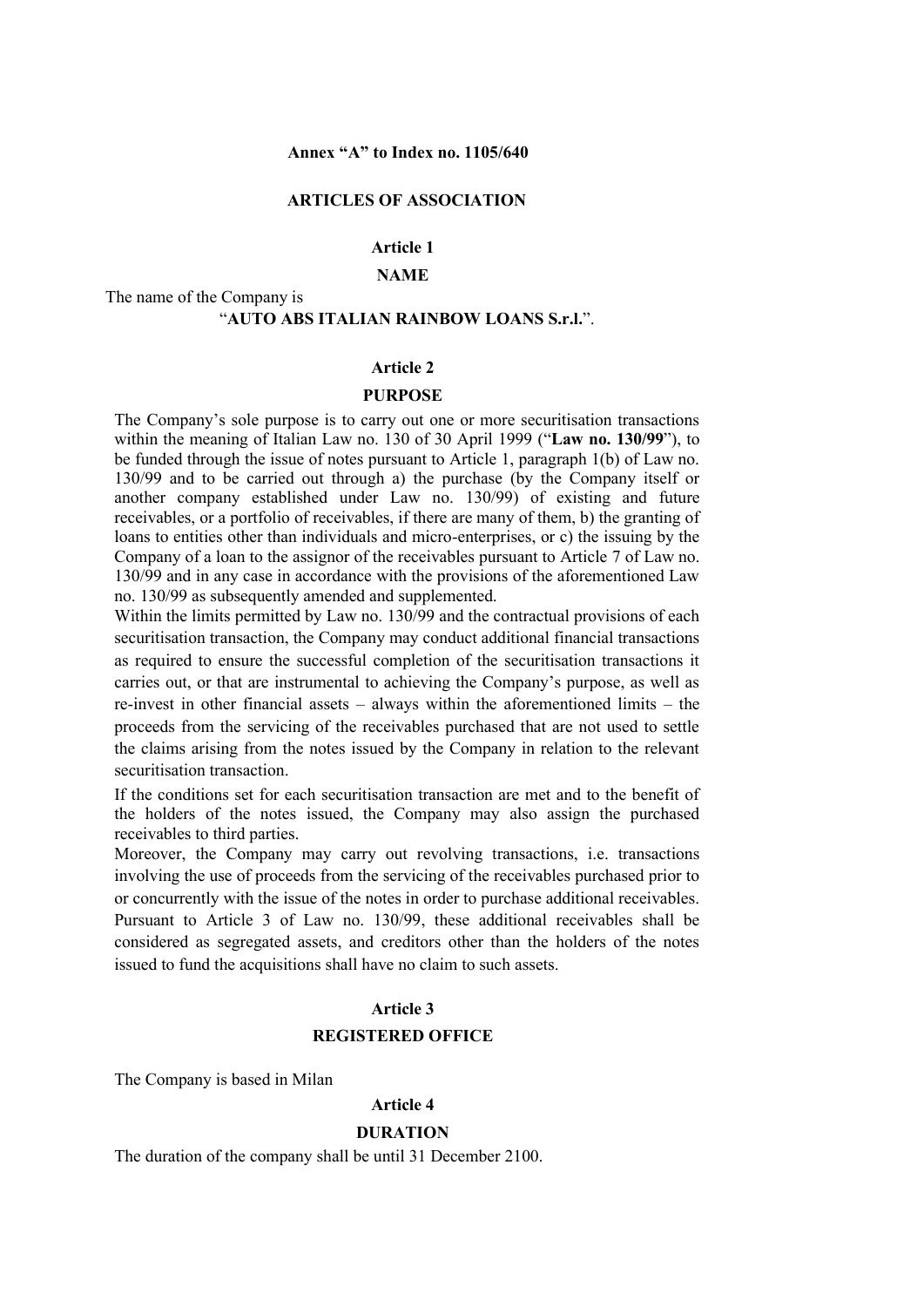### **Article 5**

# **CAPITAL**

The Company's capital amounts to Euro 10,000.00 (ten thousand).

# **Article 6**

# **DOMICILE**

The domicile of members, for their relationship with the Company, shall be the one notified by them to directors.

The domicile of directors and of statutory auditors or independent auditors, if appointed, for their relationship with the Company, shall be the one notified by them to the Company.

### **Article 7**

### **TRANSFER OF QUOTAS**

Quotas are freely transferable, in whole or in part.

### **Article 8**

### **WITHDRAWAL**

Members have the right to withdraw only in the cases provided for by mandatory provisions of law.

Any members wishing to withdraw from the Company shall notify their intention to the management body by registered letter.

The registered letter shall be sent within fifteen days of the date of registration in the Company Register or, if the latter is not required, of the date of recording in the minute book, of the resolution giving rise to the right of withdrawal, and shall include the personal details of the withdrawing member and his/her domicile for the purpose of the withdrawal process.

If the right of withdrawal is generated from an event other than a resolution, the relevant member may exercise it within and no later than thirty days after becoming aware of it.

The right of withdrawal shall be deemed to be exercised on the day the notice is received at the Company's registered office.

The exercise of the right of withdrawal shall be notified to the Company Register.

The right of withdrawal may only be exercised for the whole quota held by the withdrawing member.

The right of withdrawal shall not be exercised and, if exercised, shall be deemed to be void, if the Company revokes the resolution giving rise to it or resolves upon the Company's dissolution before the expiry of the repayment period.

## **Article 9**

### **DIRECTORS**

The Company shall be managed, based on a members' resolution and following the relevant appointments, by:

a. a sole director (the "**Sole Director**"); or

b. a board of directors (the "**Board of Directors**") composed of three to five members, according to the number determined by the members upon the appointment; or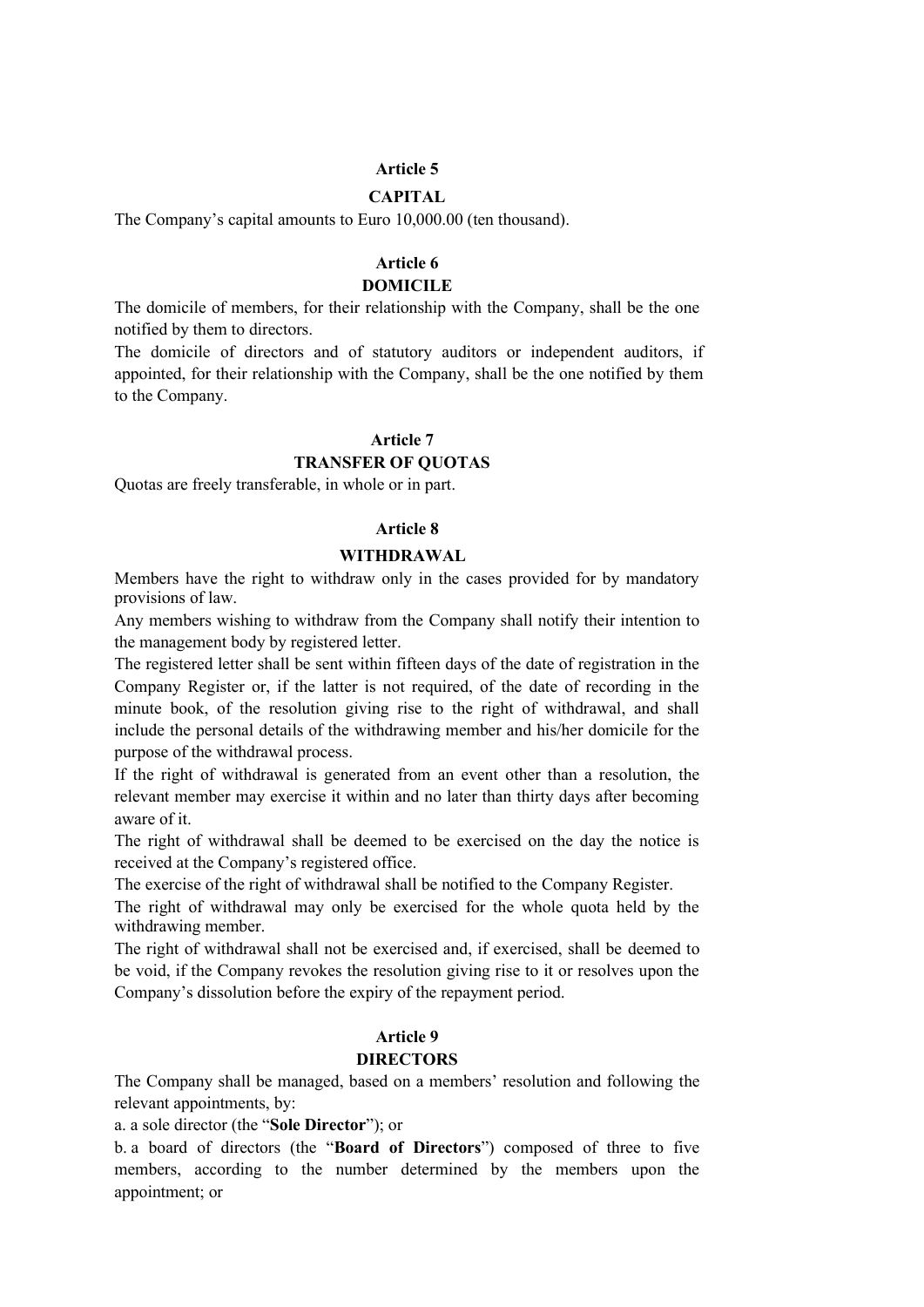c. three to five directors with powers to be exercised jointly or by majority.

Should several directors be appointed with no indication of the mode of exercise of the management powers, a Board of Directors shall be deemed to be established.

"Management body" shall mean the Sole Director or the Board of Directors or the group of directors entrusted with the management powers to be exercised jointly or by majority.

Directors may also be non-members.

The non-compete clause referred to in article 2390 of the Italian Civil Code shall not apply to directors.

## **Article 10**

## **DURATION, REVOCATION, END OF TERM OF OFFICE**

Directors shall hold office until revocation or resignation, or for the period determined by members upon the appointment.

Directors may be re-appointed.

End of term of office shall be effective as of the time of appointment of the new management body.

Subject to the provisions of the paragraph below, if during the financial year one or more directors cease to hold office, the others shall arrange their replacement; the directors appointed in this way shall hold office until the following meeting.

In the event of appointment of a Board of Directors, should half the directors – in the case of an even number – or the majority of the directors – in the case of an odd number – cease to hold office for any reason, the whole Board of Directors shall cease to hold office. The other directors shall, within thirty days, submit the appointment of the new management body to the members for approval; in the meantime, they may only carry out ordinary management activities.

## **Article 11**

# **BOARD OF DIRECTORS**

Unless already done by the members upon the appointment, the Board of Directors, if any, shall appoint a Chair from among its members and may appoint one or more Deputy Chairs.

The resolutions of the Board of Directors may be adopted by written consultation or written consent, according to the procedure specified in Article 23 below.

The Chair shall convene the Board of Directors' meetings, set the agenda, coordinate work, and ensure that all the directors are adequately informed of the issues to be discussed.

The notice of meeting may also provide for the meeting to take place exclusively by teleconference or videoconference.

The Board of Directors shall meet at the registered office or elsewhere, provided that it is in Italy.

The meetings and resolutions of the Board of Directors shall be valid, even if not formally convened, if all the directors in office and the statutory auditors or independent auditors, if appointed, are present.

The Board of Directors' resolutions shall be valid if the majority of its members is actually present; resolutions shall be passed by an absolute majority of the votes of those present.

Resolutions taken at the meeting shall be recorded in minutes signed by the Chair and the secretary, if appointed, and shall be included in the directors' minute book.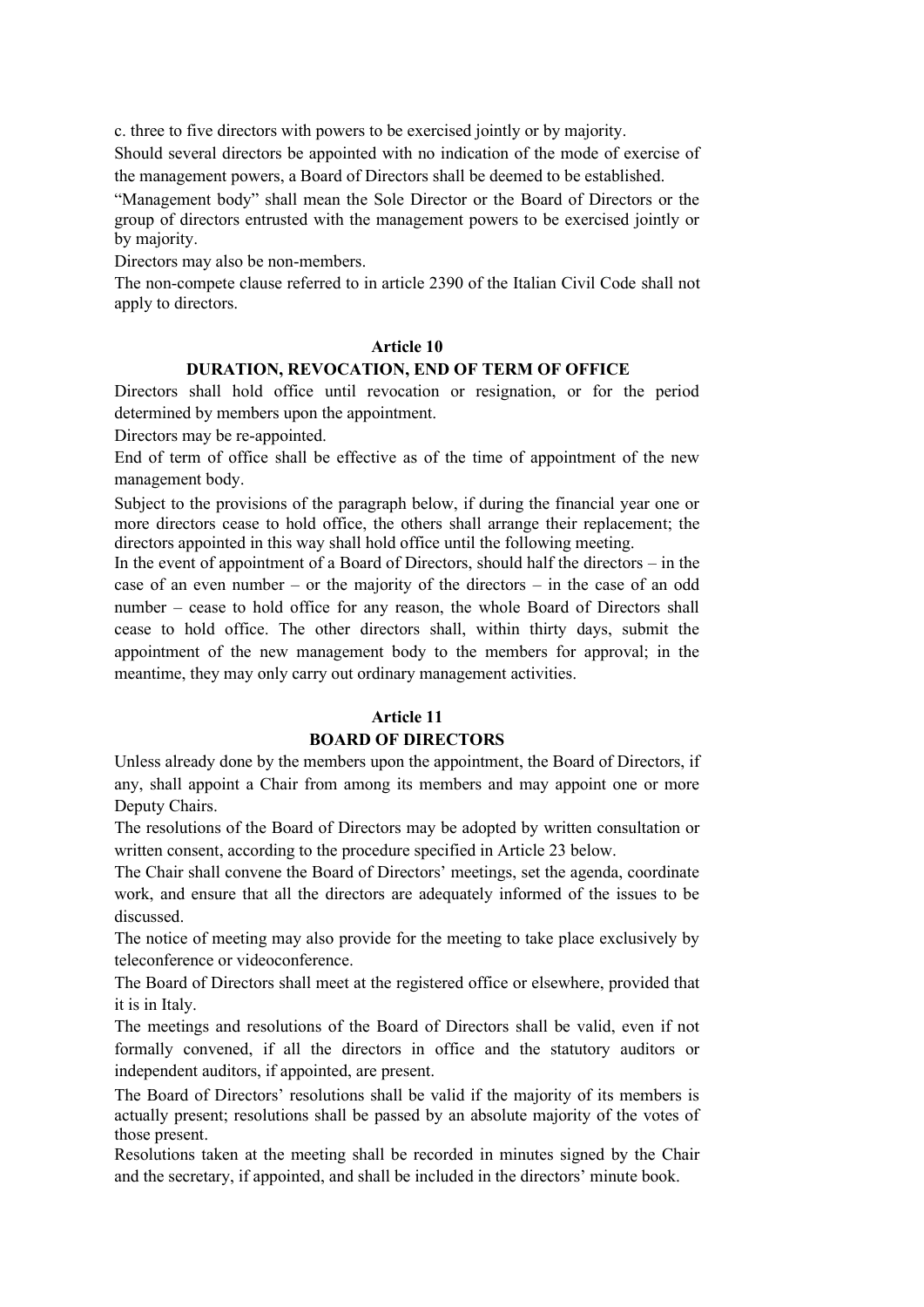# **Article 12**

# **POWERS OF THE MANAGEMENT BODY**

The management body shall be vested with the broadest powers of ordinary and extraordinary management of the Company, without any exceptions, and it may carry out all actions deemed to be expedient to implement and achieve the Company's purposes, with the only exception of the ones mandatorily reserved for the Meeting by the law. Should a Board of Directors be appointed, the latter may delegate all or part of its powers to an executive committee composed of some of its members, or to one or more of its members, whether jointly or severally. In this case, the provisions of paragraphs 3, 5 and 6 of Article 2381 of the Italian Civil Code shall apply. The powers specified in Article 2475, paragraph 5, of the Italian Civil Code may not be delegated.

Should several directors be appointed, upon their appointment, management powers may be attributed to them to be exercised either jointly or by majority. Should nothing be specified upon the appointment about the mode of exercise of management powers, such powers shall be deemed to be attributed to the directors to be exercised by majority. In the event of joint management, directors cannot carry out any transaction individually.

If the management is entrusted to several directors to be carried out by majority, in the event of objection by one director to the transaction that another director intends to carry out, members shall decide on the issue.

Executives, managers or attorneys-in-fact may be appointed for the performance of actions or categories of actions, and their powers shall be specified.

## **Article 13**

### **REPRESENTATION**

The Sole Director shall represent the Company.

Should a Board of Directors be appointed, the Company shall be represented by the Chair of the Board of Directors or, when the latter is absent or unable to act, by the Deputy Chair and by the individual directors with delegated responsibility, if appointed.

Should several directors be appointed, the Company shall be represented by them either jointly or by majority, in the same way as the management powers were attributed upon their appointment.

The representation of the Company shall also pertain to executives, managers and attorneys-in-fact, to the extent of the powers entrusted to them upon their appointment.

#### **Article 14**

### **REMUNERATION OF DIRECTORS**

Directors shall be entitled to the repayment of expenses incurred by reason of their position. Members may also attribute an annual remuneration to directors, which shall remain unchanged until the members decide otherwise.

### **Article 15**

## **AUDITING BODY AND INDEPENDENT AUDIT OF ACCOUNTS**

When the members deem it appropriate, they may appoint an auditing body or an independent auditor.

The appointment of the auditing body or the independent auditor is mandatory in the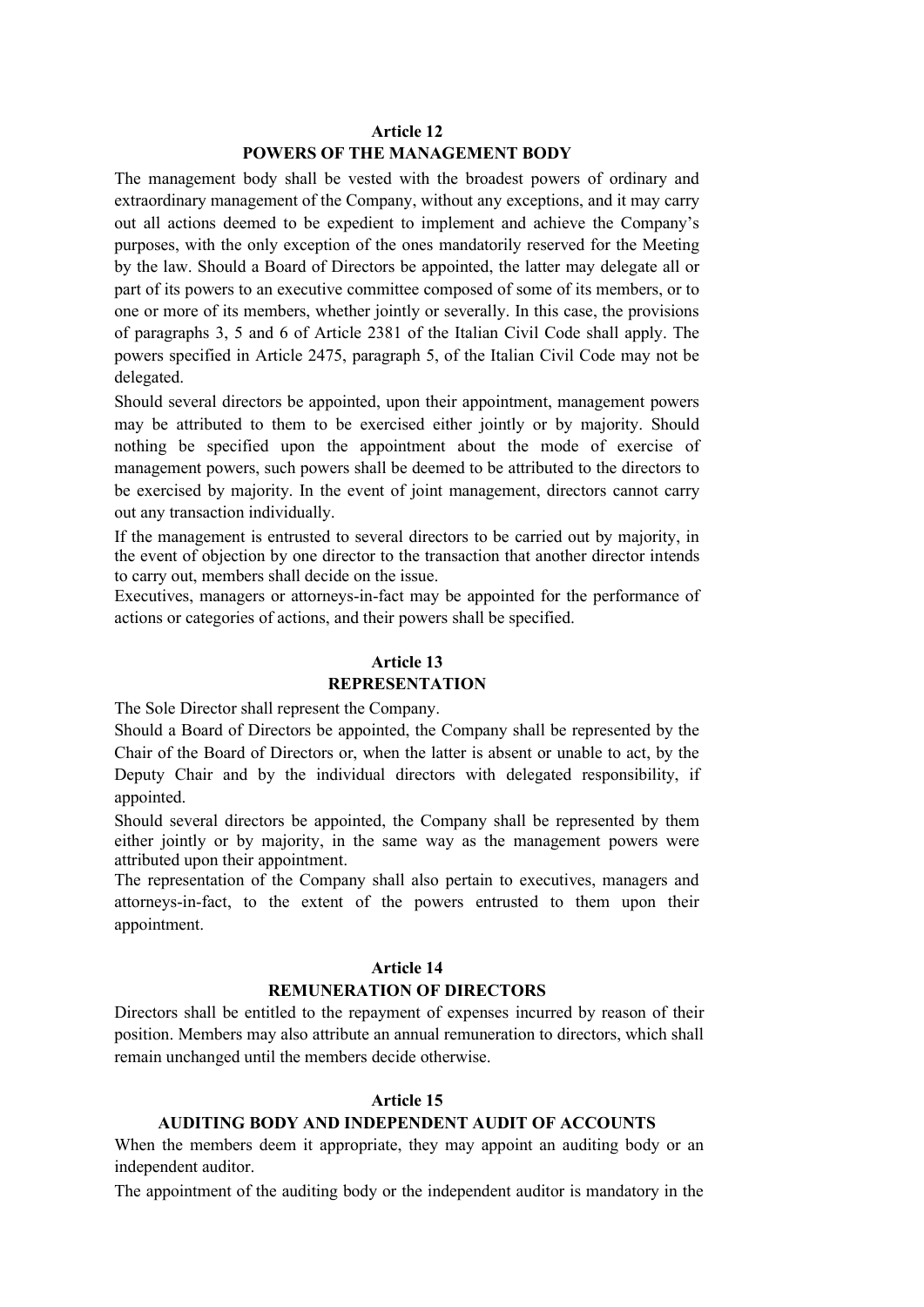cases provided for by the law.

Based on a members' resolution and following the relevant appointments, the auditing body is composed of a sole standing member or of a board, composed of three standing members and two alternate members.

In case of appointment of an auditing body, even if it is a single-member body, the provisions governing the board of statutory auditors of joint stock companies shall apply.

The auditing body or the independent auditor shall meet the requirements and have the skills and powers set out under the provisions governing the board of statutory auditors of joint stock companies.

The audit of the Company's accounts is to be made, based on members' decisions and without prejudice to any mandatory provision of law, by an independent auditor or auditing firm registered with the relevant register, or by the auditing body where permitted by law.

The meetings of the board of statutory auditors may take place by teleconference or videoconference, in compliance with the conditions provided for the meetings of the Board of Directors.

### **Article 16**

## **INDEPENDENT AUDITOR**

If the Company appoints an independent auditor, the latter must be registered with the register established by the Ministry of Justice.

All the provisions related to the independent auditors of joint stock companies shall apply.

### **Article 17**

## **MEMBERS' RESOLUTIONS**

The members registered with the Company Register shall have the right to vote. The resolutions concerning the following issues shall solely pertain to the members:

a) approval of financial statements and allocation of profit;

b) appointment and revocation of the Sole Director or the members of the Board of Directors and, if any, of the auditing body (and, in case of a board, of the Chair of the Board of Statutory Auditors) and of the independent auditor in charge of auditing the accounts; determination of the relevant remuneration; liability action against the auditing body and the independent auditor;

c) amendments to the Articles of Association;

d) mergers and demergers;

e) transactions involving a material change to the members' rights.

The members shall also resolve upon the further issues reserved for them by the law or these Articles of Association and upon the issues that the Sole Director or one or more directors or a number of members representing at least one third of the Company's capital may submit to them for approval.

The members' resolutions are passed:

a) by the majority required by the law in each individual case; and

b) by written consultation or written consent, unless the law provides for the collective resolution of the Meeting; and, if adopted in compliance with the law and these Articles of Association, they shall be binding on all the members.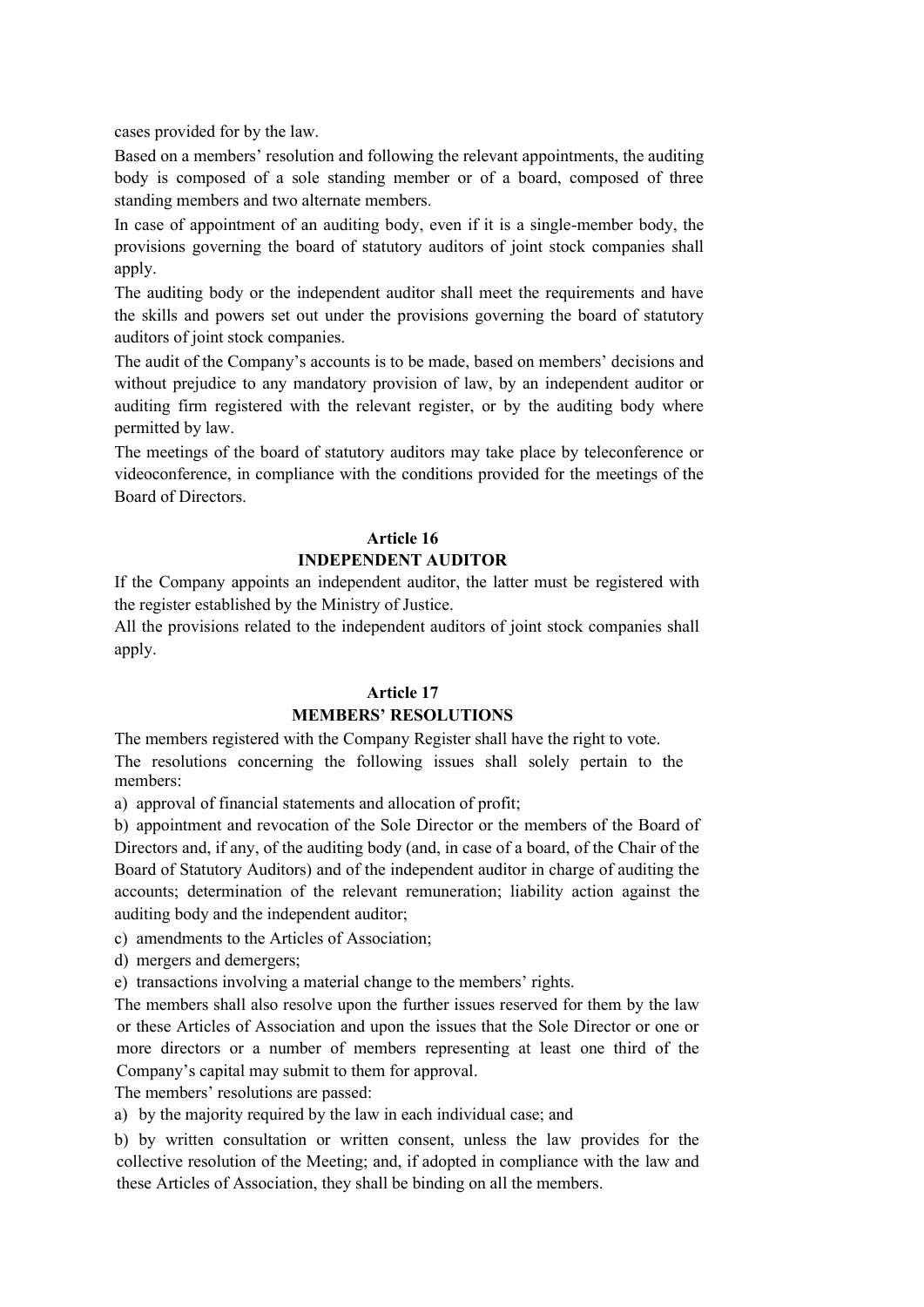## **Article 18 GENERAL MEETING**

The General Meeting shall be convened at the registered office of the Company or elsewhere, provided that it is in Italy. The General Meeting shall be convened by the management body by means of the notice referred to in Article 21 below.

Those who are registered with the Company Register have the right to attend meetings, including by proxy pursuant to Article 20 below. The General Meeting shall be chaired by the Sole Director, or by the Chair of the Board of Directors, or by the director duly appointed by those attending; in the event that the above-mentioned persons are not appointed, are absent or unable to act, the General Meeting shall be chaired by the person designated by those present.

The resolutions taken at the General Meeting shall be recorded in minutes signed by the Chair and the secretary. In the cases provided for by the law or at the request of the Chair, the minutes shall be drawn up by a notary.

### **Article 19**

### **MEMBERS' RESOLUTIONS**

Members shall adopt resolutions by written consultation or written consent at the initiative of the Sole Director, of one or more directors, or of a number of members representing at least one third of the Company's capital according to the procedure specified in Article 23 below.

# **Article 20 PROXIES**

Any member entitled to participate in the General Meeting may be represented by a person that may or may not be a member by written proxy, which shall be kept by the Company. The proxy shall specify the name of the proxy holder and the extent of sub-delegation powers, if any.

Where the proxy is granted for a meeting on first call, it shall also be valid for the meeting on second call.

The power of representation cannot be entrusted to directors, statutory auditors or independent auditors, if appointed.

## **Article 21**

## **NOTICES OF MEETING**

The notice of meeting of corporate bodies shall include the day, time and place of the meeting and the list of items on the agenda, and shall be received by each person entitled to attend the meeting, including by electronic means, at least 3 (three) days – which in urgent cases may be reduced to  $1$  (one) day – before the day scheduled for the meeting.

The notice of meeting may also provide for the meeting to take place exclusively by teleconference or videoconference.

## **Article 22**

## **MEETINGS BY TELECONFERENCE/VIDEOCONFERENCE**

The meetings of corporate bodies may also take place by teleconference or videoconference, based on the following conditions, which shall be acknowledged in the relevant minutes:

a) the Chair and the secretary of the meeting, if appointed, shall be present in the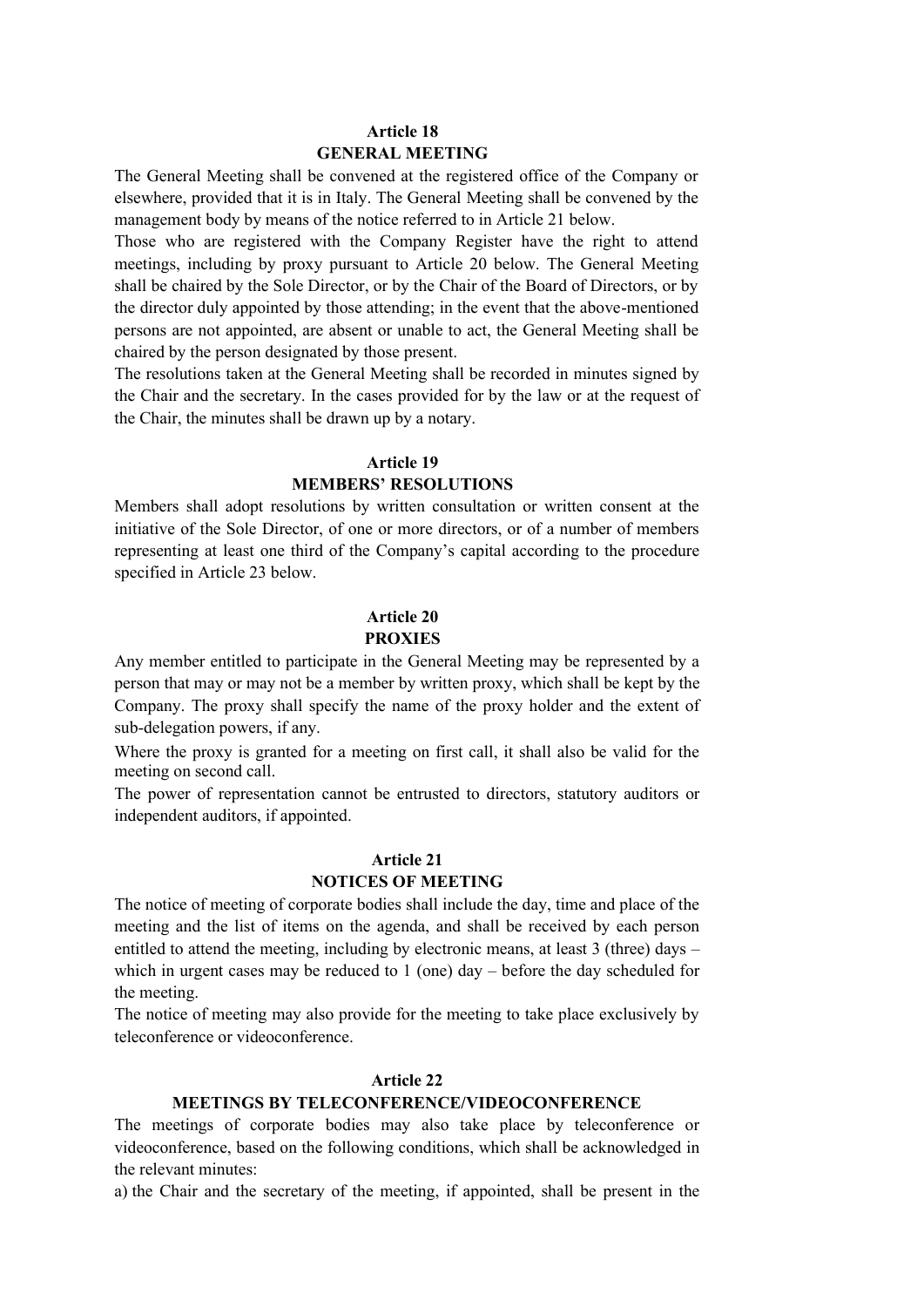same place, where the meeting shall be deemed to be held, and they shall draw up and sign the minutes;

b) the Chair of the meeting shall be able to ascertain the identity of those present, monitor the meeting, and acknowledge and announce the outcome of the voting process;

c) the person drawing up the minutes shall be able to adequately hear the events of the meeting recorded in the minutes;

d) those present shall be allowed to take part in the discussions and in the simultaneous voting in relation to the items on the agenda as well as view, receive or send the relevant documents.

## **Article 23**

### **WRITTEN CONSULTATION AND WRITTEN CONSENT**

The procedure for written consultation or for obtaining written consent is not subject to any particular restrictions, provided that each eligible person may take part in the decision-making process and receive adequate information.

The relevant resolution shall be adopted by written approval of a single document or of multiple documents containing the same text as resolved by the majority of the eligible persons.

The procedure shall be concluded within ten days of its start or the different period specified in the text of the resolution.

The resolution shall be deemed to be made when the answers of all eligible persons, addressed to at least one of the temporary legal representatives, are received at the registered office or, failing this, at the expiry of the period of time specified in the above paragraph.

Once informed, the temporary legal representative shall notify the outcome of the resolution to all the members, to the management body holding office, and to the auditing body or independent auditor, if any, specifying the following:

- those in favour, those against, and those abstaining;

- the date on which the resolution was made;

and sending them a summary of any remarks or statements relating to the subjectmatter of the resolution, if so requested by those concerned.

The resolutions adopted in this way shall be promptly recorded in the relevant Company book.

The relevant documentation shall be kept with the Company.

### **Article 24**

### **FINANCIAL STATEMENTS**

Financial years shall end on 31 December of each year.

In compliance with the law, the management body shall draw up the annual financial statements, to be submitted to the members within one hundred and twenty days of the end of the financial year, without prejudice to the longer period of one hundred and eighty days provided for by Articles 2478-bis and 2364 of the Italian Civil Code.

### **Article 25**

### **DISSOLUTION AND LIQUIDATION**

The Company shall be dissolved for the reasons provided for by the law.

In all cases of dissolution, the management body shall comply with the disclosure requirements provided for by the law within thirty days of their occurrence or the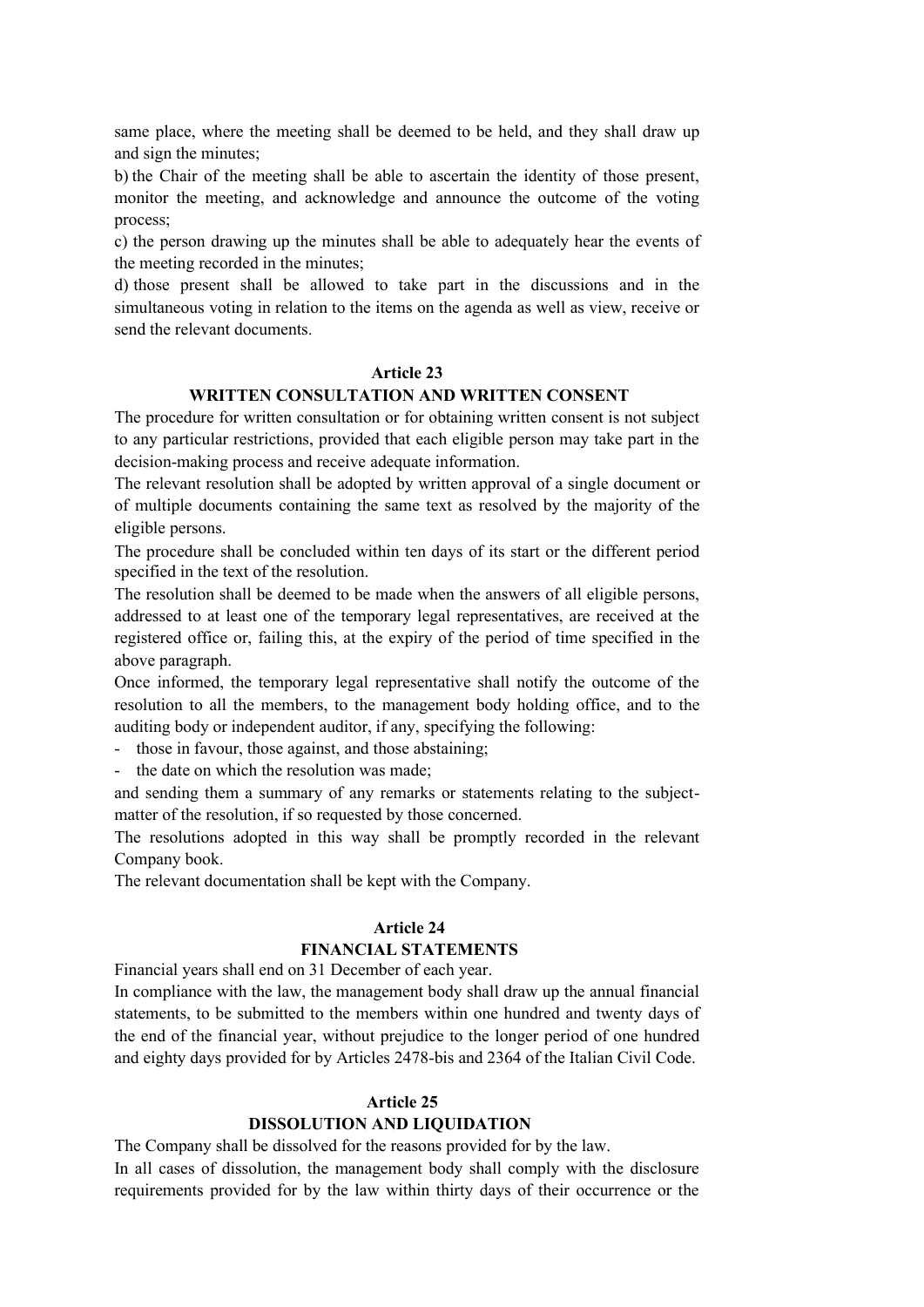different period of time provided for by the law.

The General Meeting, if convened by the management body, shall appoint one or more liquidators determining the following:

- the number of liquidators;
- the event of several liquidators, the board's regulations;
- who will represent the Company;
- the criteria to be adopted for the liquidation process;
- any restrictions on the powers of the liquidation body.

## **Article 26**

## **ARBITRATION CLAUSE**

Any dispute arising between members or between the members and the Company, and concerning any available rights relating to the relationship with the Company, save any dispute for which the public prosecutor is mandatorily required, shall be settled by an arbitration panel consisting of three arbitrators, all of whom appointed by the Chair of the Bar Association of the place in which the Company has its registered office, within thirty days of the relevant request submitted by the party making the complaint. Should the Chair of the Bar Association fail to make such appointment within the required period of time, the party making the complaint shall submit the appointment request to the Chair of the Court of the place in which the Company has its registered office.

The arbitrators appointed in this way shall designate the Chair of the arbitration panel.

The arbitration panel shall be domiciled at the Chair's domicile.

The arbitration panel shall make a decision within ninety days of its appointment. The arbitration panel shall decide in an equitable way and issue an award enforceable as a contract (*arbitrato irrituale*).

It is hereby irrevocably agreed that the resolutions and decisions of the arbitration panel shall be binding on the parties.

The arbitration panel shall determine how to allocate the arbitration expenses among the parties.

The above-mentioned regulation shall also apply to any disputes initiated by or against any directors, liquidators and statutory auditors or independent auditors concerning any available rights relating to their relationship with the Company. For anything not provided for herein, the provisions of law shall apply.

The removal of this arbitration clause needs to be approved by a members' resolution voted by a majority representing at least two thirds of the Company's capital. The absent or dissenting members may, within the subsequent ninety days, exercise the right of withdrawal pursuant to Article 8 above.

Any amendments to the contents of this arbitration clause need to be approved by a members' resolution by the majority required to amend the Articles of Association.

Signed: Stefania Anzelini